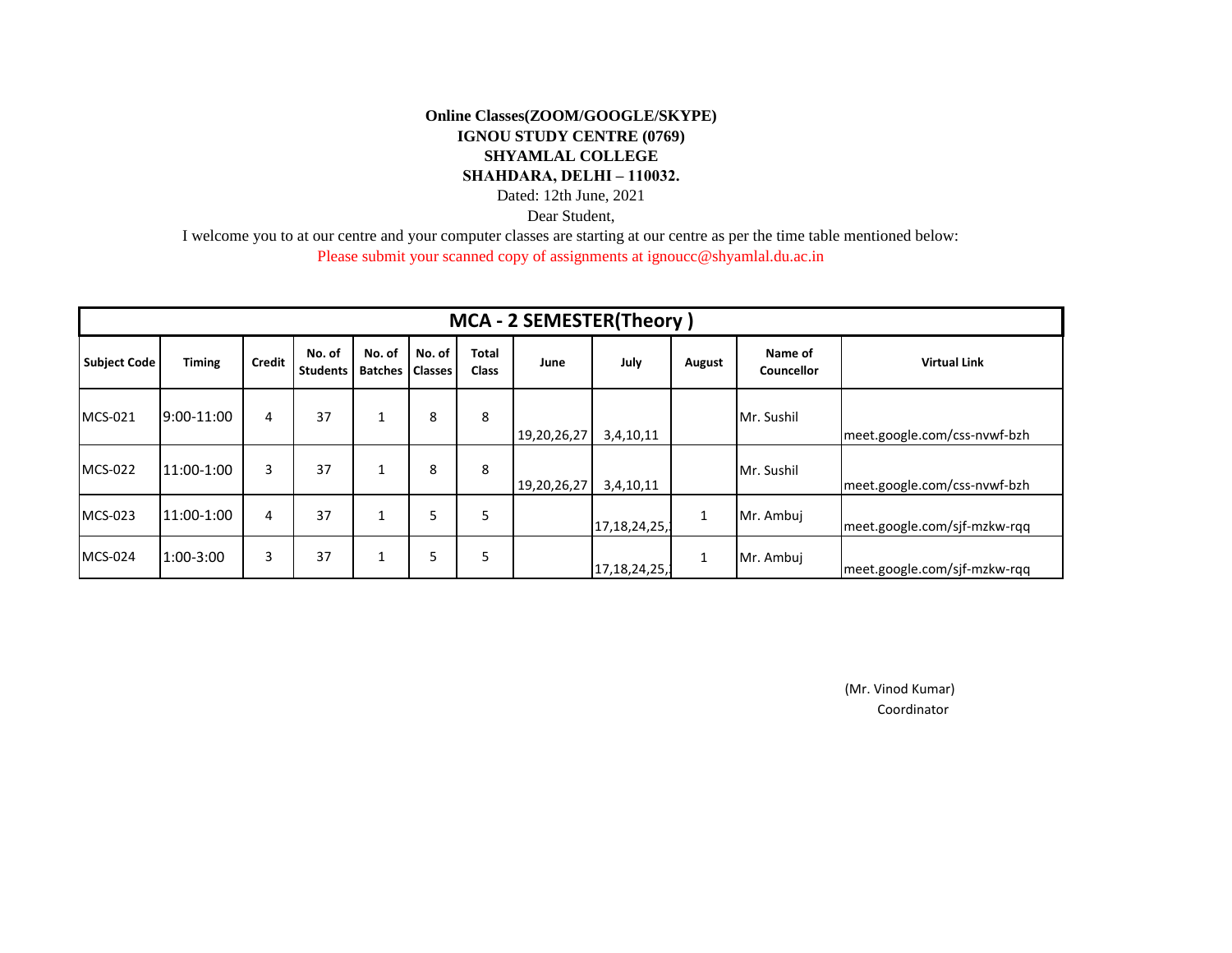## **Online Classes(ZOOM/GOOGLE/SKYPE) IGNOU STUDY CENTRE (0769) SHYAMLAL COLLEGE SHAHDARA, DELHI – 110032.** Dated: 12th June, 2021

Dear Student,

I welcome you to at our centre and your computer classes are starting at our centre as per the time table mentioned below:

Please submit your scanned copy of assignments at ignoucc@shyamlal.du.ac.in

| MCA - 3 SEMESTER(Theory) |               |                |                    |                                    |        |                       |                   |           |                 |                              |                                         |
|--------------------------|---------------|----------------|--------------------|------------------------------------|--------|-----------------------|-------------------|-----------|-----------------|------------------------------|-----------------------------------------|
| <b>Subject Code</b>      | <b>Timing</b> | <b>Credit</b>  | No. of<br>Students | No. of<br><b>Batches   Classes</b> | No. of | <b>Total</b><br>Class | June              | July      | August          | Name of<br>Councellor        | <b>Virtual Link</b>                     |
| MCS-031                  | 11:00-1:00    | 4              | 89                 | 1                                  | 8      | 8                     | 19,20,26,27       | 3,4,10,11 |                 | Mr. Lokesh                   | meet.google.com/rng-tofs-gka            |
| MCS-032                  | 9:00-11:00    | 3              | 89                 | 1                                  | 5      | 5                     | 19,20,26,27       | 3         |                 | Mr. Arjun                    | meet.google.com/ioo-cgyv-yoo            |
| MCS-033                  | $1:00-3:00$   | $\overline{2}$ | 89                 | 1                                  | 3      | 3                     |                   | 4,10,11   |                 | Mr. Subham                   | meet.google.com/svh-pocj-rid            |
| MCS-034                  | $3:00 - 5:00$ | $\overline{3}$ | 89                 | 1                                  | 5      | 5                     | 4, 10, 11, 17, 18 |           | Mr. Yogesh      | meet.google.com/erb-hpyw-awg |                                         |
| MCS-035                  | $3:00 - 5:00$ | 3              | 89                 | 1                                  | 8      | 8                     |                   | 24,25,31  | 1,7,8,14,2<br>1 | Ms. Rashmi                   | http://meet.google.com/sxw-stra-<br>wvb |

(Mr. Vinod Kumar)

Coordinator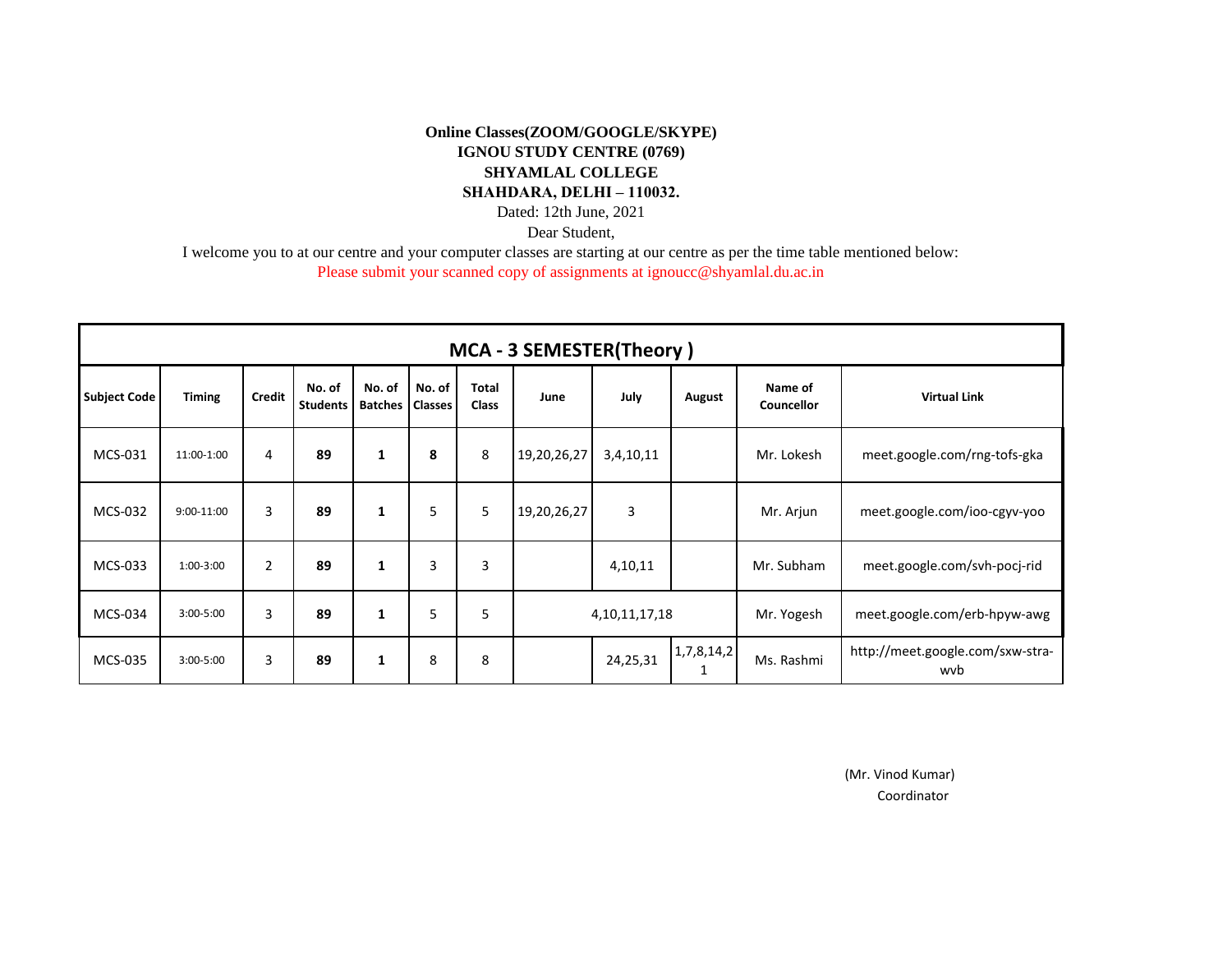## **Online Classes(ZOOM/GOOGLE/SKYPE) IGNOU STUDY CENTRE (0769) SHYAMLAL COLLEGE SHAHDARA, DELHI – 110032.** Dated: 12th June, 2021

Dear Student,

I welcome you to at our centre and your computer classes are starting at our centre as per the time table mentioned below:

Please submit your scanned copy of assignments at ignoucc@shyamlal.du.ac.in

| <b>MCA - 4 SEMESTER(Theory)</b> |               |               |                           |                          |                          |                       |       |                                |        |                       |                              |
|---------------------------------|---------------|---------------|---------------------------|--------------------------|--------------------------|-----------------------|-------|--------------------------------|--------|-----------------------|------------------------------|
| <b>Subject Code</b>             | <b>Timing</b> | <b>Credit</b> | No. of<br><b>Students</b> | No. of<br><b>Batches</b> | No. of<br><b>Classes</b> | Total<br><b>Class</b> | June  | July                           | August | Name of<br>Councellor | <b>Virtual Link</b>          |
| MCS-041                         | $9:00-11:00$  | 4             | 118                       | 1                        | 8                        | 8                     | 26,27 | 3,4,10,11,17<br>,18            |        | Mr.Subodh             | meet.google.com/zqw-krvp-rpv |
| MCS-042                         | 11:00-1:00    | 4             | 118                       |                          | 8                        | 8                     | 26,27 | 3,4,10,11,17<br>,18            |        | Mr.Subodh             | meet.google.com/zqw-krvp-rpv |
| MCS-043                         | $1:00-3:00$   | 4             | 118                       | 1                        | 8                        | 8                     |       | 4, 10, 11, 17, 1<br>8,24,25,31 |        | Dr. Neelam            | meet.google.com/ect-zhuk-dim |

 Coordinator (Mr. Vinod Kumar)